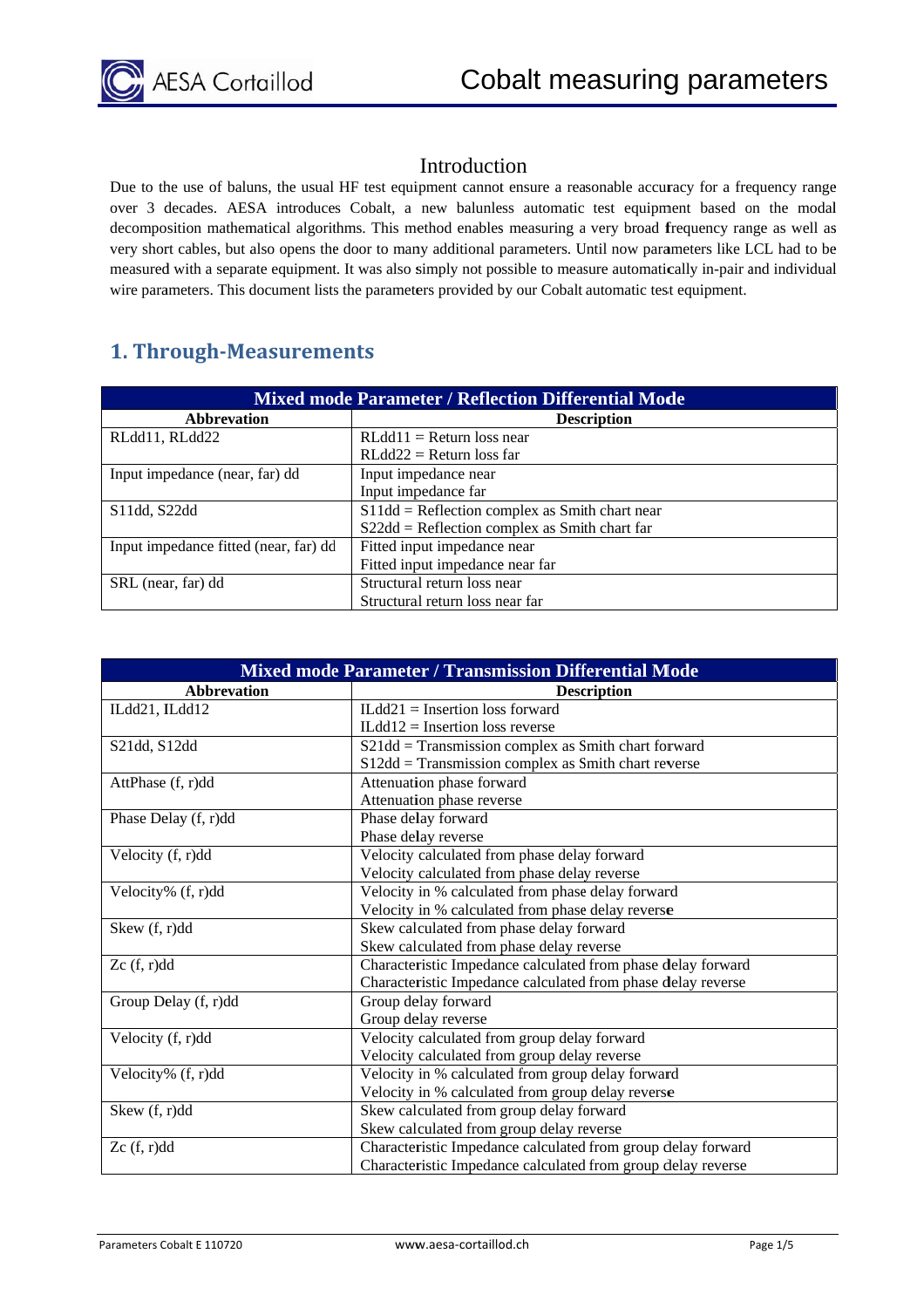| <b>Mixed mode Parameter / Reflection Common Mode</b> |                                                  |  |  |
|------------------------------------------------------|--------------------------------------------------|--|--|
| <b>Abbrevation</b>                                   | <b>Description</b>                               |  |  |
| RLcc11, RLcc22                                       | $RLcc11 = Return loss near$                      |  |  |
|                                                      | $RLcc11 = Return loss far$                       |  |  |
| Input impedance (near, far) cc                       | Input impedance near                             |  |  |
|                                                      | Input impedance far                              |  |  |
| \$11cc, \$22cc\$                                     | $S11cc =$ Reflection complex near as Smith Chart |  |  |
|                                                      | $S22cc =$ Reflection complex far as Smith Chart  |  |  |
| Input impedance fitted (near, far) cc                | Fitted input impedance near                      |  |  |
|                                                      | Fitted input impedance far                       |  |  |
| SRL (near, far) cc                                   | Structural return loss near                      |  |  |
|                                                      | Structural return loss far                       |  |  |

| <b>Mixed mode Parameters / Transmission Common Mode</b> |                                                              |  |  |
|---------------------------------------------------------|--------------------------------------------------------------|--|--|
| <b>Abbrevation</b>                                      | <b>Description</b>                                           |  |  |
| ILcc21, ILcc12                                          | $ILcc21 = Insertion loss forward$                            |  |  |
|                                                         | $ILcc21$ = Insertion loss reverse                            |  |  |
| S <sub>21</sub> cc, S <sub>12cc</sub>                   | $S21cc = Transmission complex near as Smith chart$           |  |  |
|                                                         | $S12cc =$ Transmission complex far as Smith chart            |  |  |
| AttPhase (f, r)cc                                       | Attenuation phase forward                                    |  |  |
|                                                         | Attenuation phase reverse                                    |  |  |
| Phase Delay (f, r)cc                                    | Phase delay forward                                          |  |  |
|                                                         | Phase delay reverse                                          |  |  |
| Velocity $(f, r)$ cc                                    | Velocity calculated from phase delay forward                 |  |  |
|                                                         | Velocity calculated from phase delay reverse                 |  |  |
| Velocity% (f, r)cc                                      | Velocity in % calculated from phase delay forward            |  |  |
|                                                         | Velocity in % calculated from phase delay reverse            |  |  |
| Skew (f, r)cc                                           | Skew calculated from phase delay forward                     |  |  |
|                                                         | Skew calculated from phase delay reverse                     |  |  |
| Zc(f, r)cc                                              | Characteristic Impedance calculated from phase delay forward |  |  |
|                                                         | Characteristic Impedance calculated from phase delay reverse |  |  |
| Group Delay $(f, r)$ cc                                 | Group delay forward                                          |  |  |
|                                                         | Group delay forward reverse                                  |  |  |
| Velocity $(f, r)$ cc                                    | Velocity calculated from group delay forward                 |  |  |
|                                                         | Velocity calculated from group delay forward reverse         |  |  |
| Velocity% (f, r)cc                                      | Velocity in % calculated from group delay forward            |  |  |
|                                                         | Velocity in % calculated from group delay reverse            |  |  |
| Skew (f, r)cc                                           | Skew calculated from group delay forward                     |  |  |
|                                                         | Skew calculated from group delay reverse                     |  |  |
| Zc(f, r)cc                                              | Characteristic impedance calculated from group delay forward |  |  |
|                                                         | Characteristic impedance calculated from group delay reverse |  |  |

| <b>Mixed mode Parameters / Conversion Loss</b> |                                                            |  |  |
|------------------------------------------------|------------------------------------------------------------|--|--|
| <b>Abbrevation</b>                             | <b>Description</b>                                         |  |  |
| LCLdc11, LCLdc22                               | $LCLdc11 = Longitudinal conversion loss forward$           |  |  |
|                                                | $LCLdc12 = Longitudinal conversion loss reverse$           |  |  |
| LCTLdc21, LCTLdc12                             | $LCTLdc21 = Longitudinal conversion transfer loss forward$ |  |  |
|                                                | $LCTLdc12 =$ Longitudinal conversion transfer loss reverse |  |  |
| TCLcd11, TCLcd22                               | $TCLcd11 = Transverse conversion loss forward$             |  |  |
|                                                | $TCLcd11 = Transverse conversion loss reverse$             |  |  |
| TCTLcd21, TCTLcd12                             | $TCTLcd21 = Transverse conversion transfer loss forward$   |  |  |
|                                                | $TCTLcd12 = Transverse conversion transfer loss reverse$   |  |  |
| ELTCTLcd(f, r)                                 | Equal level transverse conversion transfer loss forward    |  |  |
|                                                | Equal level transverse conversion transfer loss reverse    |  |  |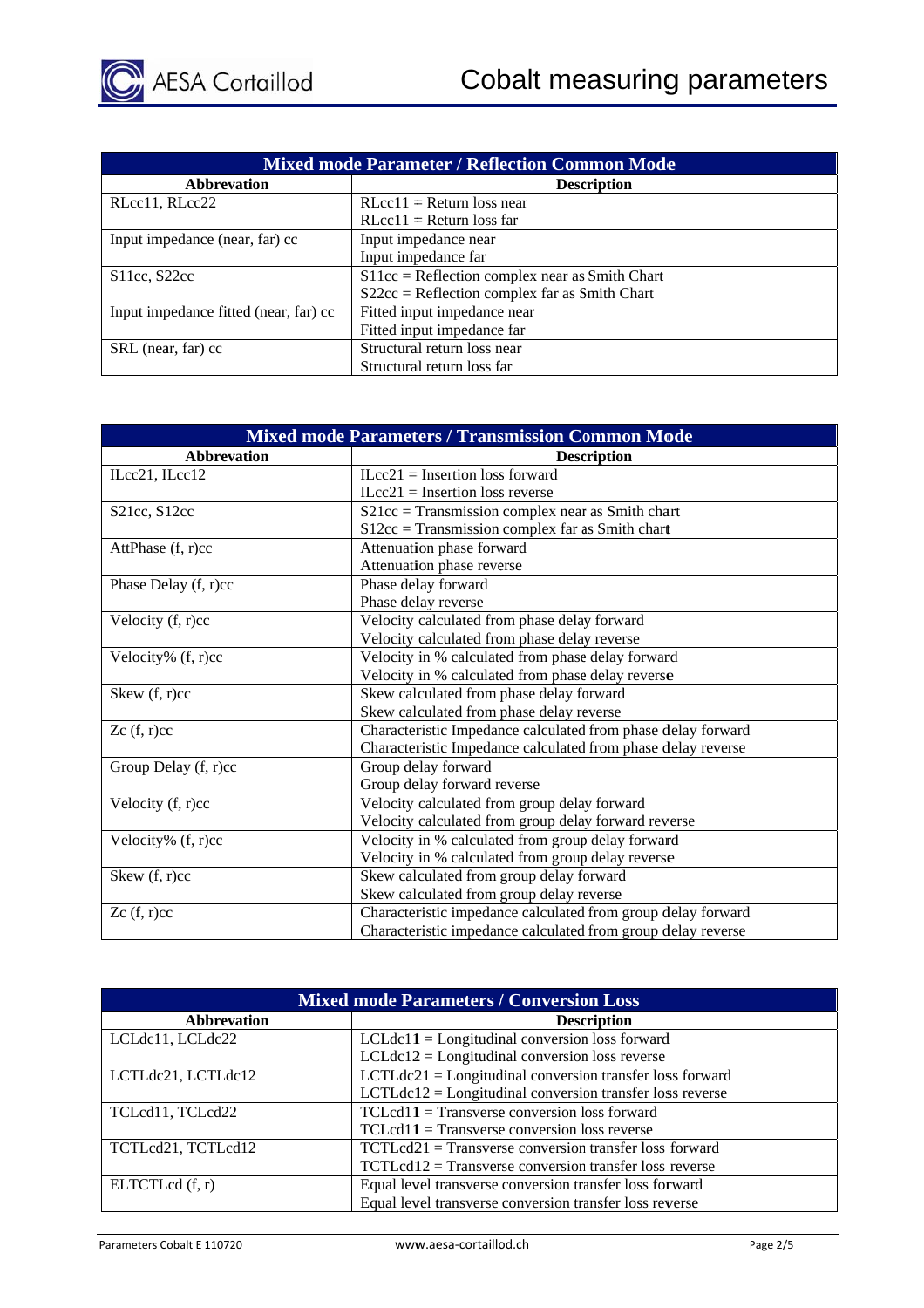| <b>Single ended Parameters / Reflection</b>                           |                                                            |  |  |  |
|-----------------------------------------------------------------------|------------------------------------------------------------|--|--|--|
| <b>Abbrevation</b>                                                    | <b>Description</b>                                         |  |  |  |
| S <sub>11</sub> , S <sub>33</sub> , S <sub>22</sub> , S <sub>44</sub> | $S11$ = Reflection complex of core 'a' near as Smith chart |  |  |  |
|                                                                       | $S33$ = Reflection complex of core 'b' near as Smith chart |  |  |  |
|                                                                       | $S22$ = Reflection complex of core 'a' far as Smith chart  |  |  |  |
|                                                                       | $S44$ = Reflection complex of core 'b' far as Smith chart  |  |  |  |
| Input impedance a, b (near, far)                                      | Input impedance of core 'a' near                           |  |  |  |
|                                                                       | Input impedance of core 'a' far                            |  |  |  |
|                                                                       | Input impedance of core 'b' near                           |  |  |  |
|                                                                       | Input impedance of core 'b' far                            |  |  |  |
| Input impedance fitted a, b (near, far)                               | Fitted input impedance of core 'a' near                    |  |  |  |
|                                                                       | Fitted input impedance of core 'a' far                     |  |  |  |
|                                                                       | Fitted input impedance of core 'b' near                    |  |  |  |
|                                                                       | Fitted input impedance of core 'b' far                     |  |  |  |
| SRL a/b (near, far)                                                   | Structural return loss of core 'a' near                    |  |  |  |
|                                                                       | Structural return loss of core 'a' far                     |  |  |  |
|                                                                       | Structural return loss of core 'b' near                    |  |  |  |
|                                                                       | Structural return loss of core 'b' far                     |  |  |  |
| NEXT a, $b/b$ , a (near, far)                                         | Near end cross talk between core 'a' and 'b' forward       |  |  |  |
|                                                                       | Near end cross talk between core 'a' and 'b' reverse       |  |  |  |
|                                                                       | Near end cross talk between core 'b' and 'a' forward       |  |  |  |
|                                                                       | Near end cross talk between core 'b' and 'a' reverse       |  |  |  |

| <b>Single ended Parameters / Transmission</b> |                                                                    |  |  |  |
|-----------------------------------------------|--------------------------------------------------------------------|--|--|--|
| <b>Abbrevation</b>                            | <b>Description</b>                                                 |  |  |  |
| S21, S43, S12, S34                            | $S21 =$ Single core attenuation 'a' forward                        |  |  |  |
|                                               | $S43$ = Single core attenuation 'a' reverse                        |  |  |  |
|                                               | $S12 =$ Single core attenuation 'b' forward                        |  |  |  |
|                                               | $S34 =$ Single core attenuation 'b' reverse                        |  |  |  |
| IL a, $b(f, r)$                               | Insertion loss of core 'a' forward                                 |  |  |  |
|                                               | Insertion loss of core 'a' reverse                                 |  |  |  |
|                                               | Insertion loss of core 'b' forward                                 |  |  |  |
|                                               | Insertion loss of core 'b' reverse                                 |  |  |  |
| AttPhase $a, b(f, r)$                         | Attenuation phase of core 'a' forward                              |  |  |  |
|                                               | Attenuation phase of core 'a' reverse                              |  |  |  |
|                                               | Attenuation phase of core 'b' forward                              |  |  |  |
|                                               | Attenuation phase of core 'b' reverse                              |  |  |  |
| Phase Delay a, $b(f, r)$                      | Phase delay of core 'a' forward                                    |  |  |  |
|                                               | Phase delay of core 'a' reverse                                    |  |  |  |
|                                               | Phase delay of core 'b' forward                                    |  |  |  |
|                                               | Phase delay of core 'b' reverse                                    |  |  |  |
| Velo a, $b(f, r)$                             | Velocity of core 'a' calculated from phase delay forward           |  |  |  |
|                                               | Velocity of core 'a' calculated from phase delay reverse           |  |  |  |
|                                               | Velocity of core 'b' calculated from phase delay forward           |  |  |  |
|                                               | Velocity of core 'b' calculated from phase delay reverse           |  |  |  |
| Velo% a, $b(f, r)$                            | Velocity in % of core 'a' calculated from phase delay forward      |  |  |  |
|                                               | Velocity in % of core 'a' calculated from phase delay reverse      |  |  |  |
|                                               | Velocity in % of core 'b' calculated from phase delay forward      |  |  |  |
|                                               | Velocity in % of core 'b' calculated from phase delay reverse      |  |  |  |
| In pair Skew a, $b(f, r)$                     | In pair skew from phase delay forward                              |  |  |  |
|                                               | In pair skew from phase delay reverse                              |  |  |  |
| Zc a, $b(f, r)$                               | Charact. impedance of core 'a' calculated from phase delay forward |  |  |  |
|                                               | Charact. impedance of core 'a' calculated from phase delay reverse |  |  |  |
|                                               | Charact. impedance of core 'b' calculated from phase delay forward |  |  |  |
|                                               | Charact. impedance of core 'b' calculated from phase delay reverse |  |  |  |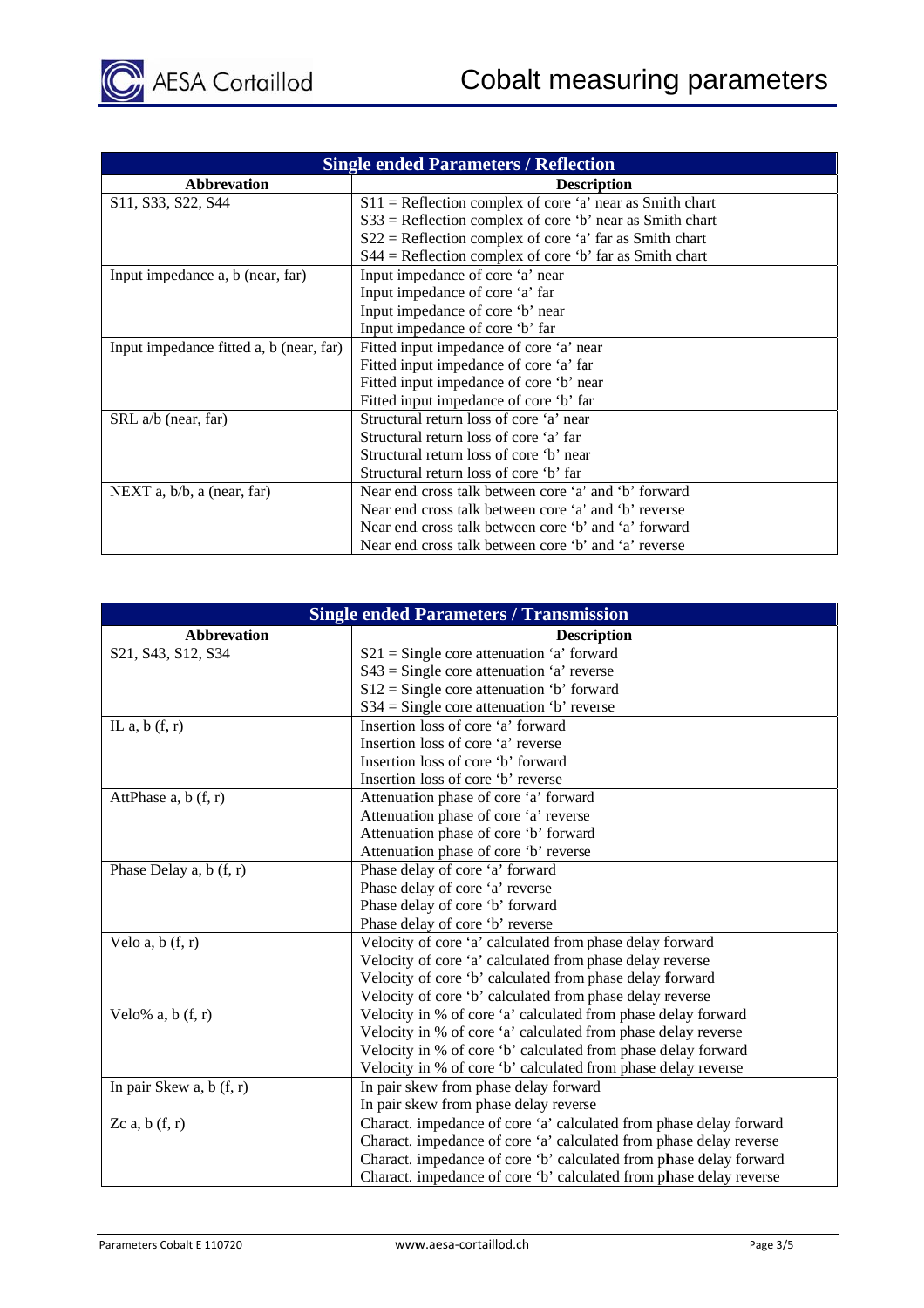| Group Delay a, b (f, r)    | Group delay of core 'a' forward                                    |  |  |  |
|----------------------------|--------------------------------------------------------------------|--|--|--|
|                            | Group delay of core 'a' reverse                                    |  |  |  |
|                            | Group delay of core 'b' forward                                    |  |  |  |
|                            | Group delay of core 'b' reverse                                    |  |  |  |
| Velo $a, b(f, r)$          | Velocity of core 'a' calculated from group delay forward           |  |  |  |
|                            | Velocity of core 'a' calculated from group delay reverse           |  |  |  |
|                            | Velocity of core 'b' calculated from group delay forward           |  |  |  |
|                            | Velocity of core 'b' calculated from group delay reverse           |  |  |  |
| Velo% $a, b(f, r)$         | Velocity in % of core 'a' calculated from group delay forward      |  |  |  |
|                            | Velocity in % of core 'a' calculated from group delay reverse      |  |  |  |
|                            | Velocity in % of core 'b' calculated from group delay forward      |  |  |  |
|                            | Velocity in % of core 'b' calculated from group delay reverse      |  |  |  |
| In pair Skew a, $b(f, r)$  | In pair skew from group delay forward                              |  |  |  |
|                            | In pair skew from group delay reverse                              |  |  |  |
| Zc a, $b(f, r)$            | Charact. impedance of core 'a' calculated from group delay forward |  |  |  |
|                            | Charact. impedance of core 'a' calculated from group delay reverse |  |  |  |
|                            | Charact. impedance of core 'b' calculated from group delay forward |  |  |  |
|                            | Charact. impedance of core 'b' calculated from group delay reverse |  |  |  |
| FEXT a, b/b, a (near, far) | Far end cross talk between cores 'ab' forward                      |  |  |  |
|                            | Far end cross talk between cores 'ab' reverse                      |  |  |  |
|                            | Far end cross talk between cores 'ba' forward                      |  |  |  |
|                            | Far end cross talk between cores 'ba' reverse                      |  |  |  |

# **2. NEXT-Measurements (can be measured from near and/or far end)**

| <b>Mixed Mode Parameters differential mode</b>        |                                                       |  |  |
|-------------------------------------------------------|-------------------------------------------------------|--|--|
| <b>Abbrevation</b>                                    | <b>Description</b>                                    |  |  |
| NEXTdd(f, r)                                          | Near end crosstalk forward                            |  |  |
|                                                       | Near end crosstalk reverse                            |  |  |
| PSNEXTdd (f, r)                                       | Powersum near end crosstalk forward                   |  |  |
|                                                       | Powersum near end crosstalk reverse                   |  |  |
| $ACR-Ndd$ $(f, r)$                                    | Attenuation crosstalk ratio near end forward          |  |  |
|                                                       | Attenuation crosstalk ratio near end reverse          |  |  |
| $PSACR-Ndd$ (f, r)                                    | Powersum attenuation crosstalk ratio near end forward |  |  |
|                                                       | Powersum attenuation crosstalk ratio near end reverse |  |  |
| <b>Mixed Mode Parameters common differential mode</b> |                                                       |  |  |
| <b>Abbrevation</b>                                    | <b>Description</b>                                    |  |  |
| NEXTcd(f, r)                                          | Near end crosstalk forward                            |  |  |
|                                                       | Near end crosstalk reverse                            |  |  |
| <b>Mixed Mode Parameters differential common mode</b> |                                                       |  |  |
| <b>Abbrevation</b>                                    | <b>Description</b>                                    |  |  |
| NEXT dc $(f, r)$                                      | Near end crosstalk forward                            |  |  |
|                                                       | Near end crosstalk reverse                            |  |  |
| <b>Mixed Mode Parameters common mode</b>              |                                                       |  |  |
| <b>Abbrevation</b>                                    | <b>Description</b>                                    |  |  |
| NEXT $cc(f, r)$                                       | Near end crosstalk forward                            |  |  |
|                                                       |                                                       |  |  |